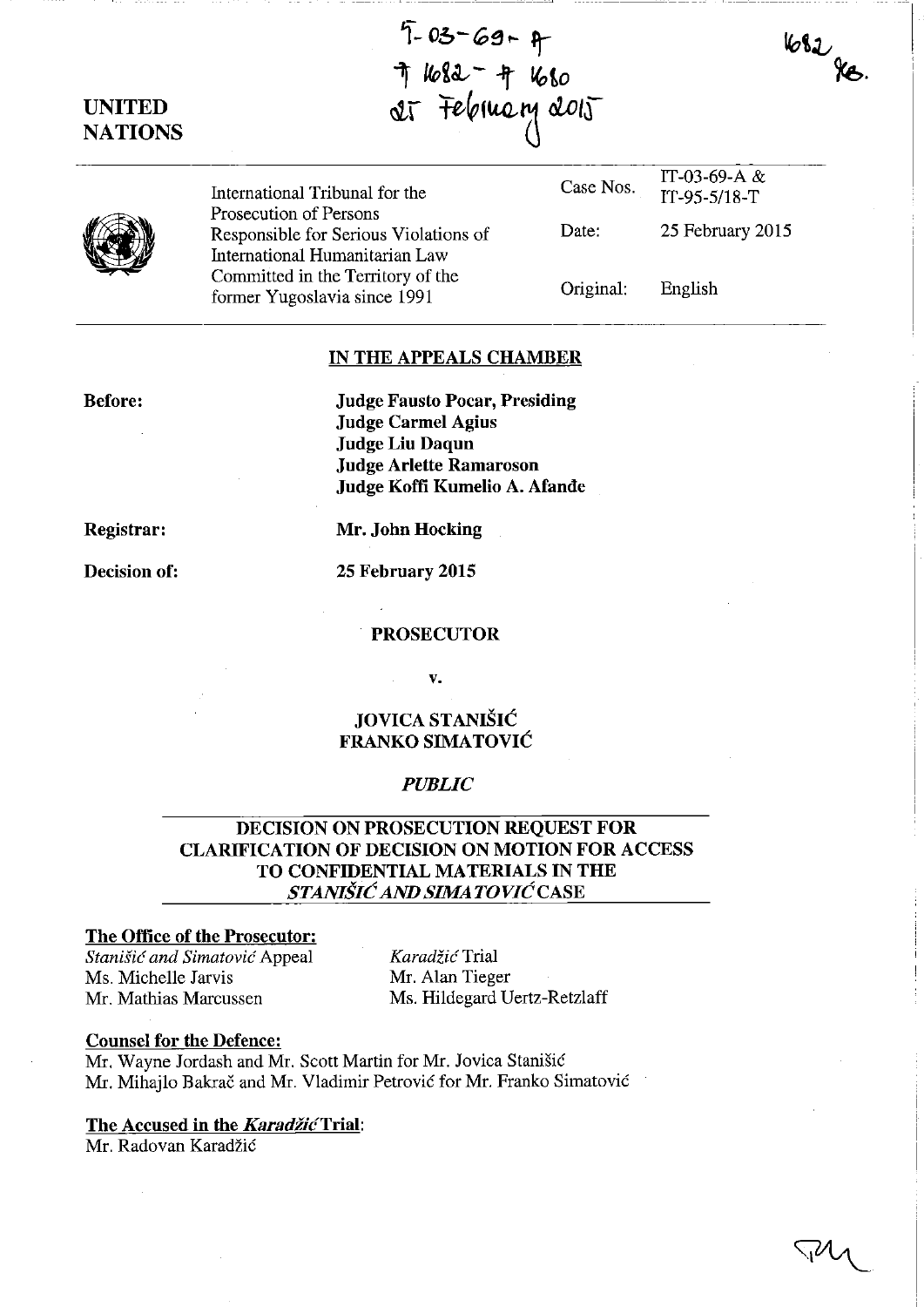**THE APPEALS CHAMBER** of the International Tribunal for the Prosecution of Persons Responsible for Serious Violations of International Humanitarian Law Committed in the Territory of the former Yugoslavia since 1991 ("Appeals Chamber" and "Tribunal", respectively);

**RECALLING** the decision issued by the Appeals Chamber on 16 February 2015, in which it granted Radovan Karadžić ("Karadžić"), subject to certain conditions, access to *inter partes* confidential material in the trial record in the *Stanišić and Simatović* case related to events in Croatia with the exception of material provided under Rule 70 of the Rules of Procedure and Evidence of the Tribunal ("Rules");<sup>1</sup>

**BEING SEISED OF** the "Prosecution Request for Clarification of Decision on Motion for Access to Confidential Materials in the *Stanisi6 and Simatovi6* Case" filed by the Office of the Prosecutor ("Prosecution") on 18 February 2015 ("Request"), in which it seeks clarification as to whether: (i) material concerning "remuneration, provisional release, fitness to stand trial, weekly reports of the reporting medical officer, expert reports on health issues submitted by the Registry, notices of non-attendance in court, modalities of trial, protective measures, subpoenas, video-conference links, and orders to redact the public transcript and the public broadcast of a hearing", if related to Croatia, should continue to be withheld;<sup>2</sup> and (ii) the Prosecution, Jovica Stanisic ("Stanisic"), and Franko Simatovic ("Simatovic") should identify the material relating to Croatia to which Karadzic can be given access or if the parties need only identify material to which Karadzic should not be given access; $<sup>3</sup>$ </sup>

**NOTING** that, as the Prosecution is unclear as to its obligations under the Decision of 16 February 2015, it further requests that the deadlines imposed therein run from the date of receipt of the decision on the Request;<sup>4</sup>

**RECALLING** that "unless a legitimate forensic purpose can be demonstrated, no access should be granted to confidential filings or transcripts concerning remuneration, provisional release, fitness to stand trial, weekly reports of the reporting medical officer, expert reports on health issues submitted by the Registry, notices of non-attendance in court, modalities of trial, protective measures,

ay

<sup>&</sup>lt;sup>1</sup> Decision on Motion by Radovan Karadžić for Reconsideration of Decision on Motion for Access to Confidential Materials in the *Stanišic and Simatovic* Case, 16 February 2015 ("Decision of 16 February 2015"), pp. 4-6.

<sup>&</sup>lt;sup>2</sup> Request, paras 1, 3-4, quoting Decision on the Prosecution's Motion Regarding the Terms of Access by Radovan Karadžić to Confidential Materials, 2 May 2014 ("Decision of 2 May 2014"), p. 2.

<sup>&</sup>lt;sup>3</sup> Request, paras 1, 6.

<sup>4</sup> Request, para. 7.